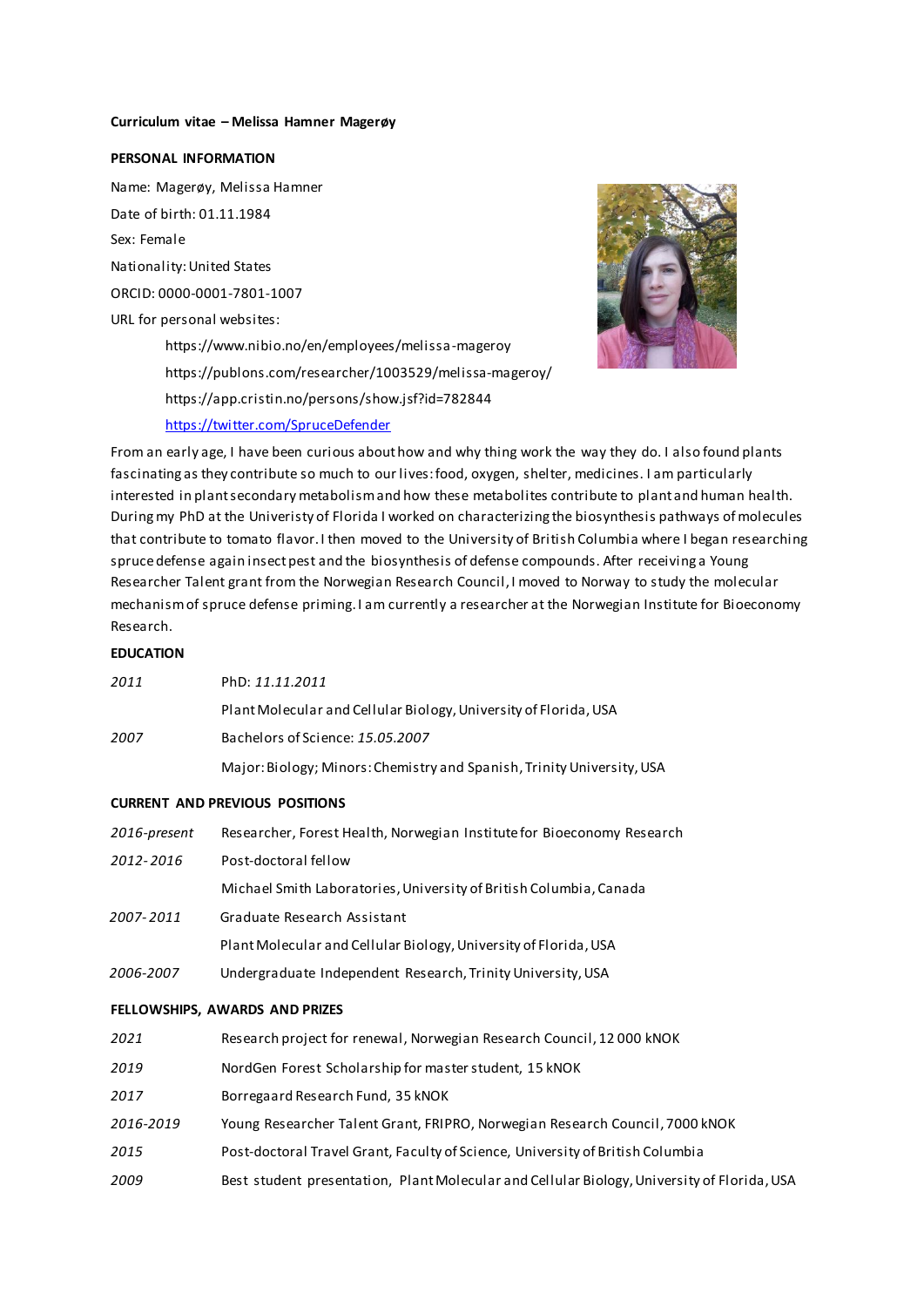| 2007-2011 | Alumni Fellowship, Plant Molecular and Cellular Biology, University of Florida, USA |
|-----------|-------------------------------------------------------------------------------------|
| 2006      | Summer Undergraduate Research Fellowship, American Society of Plant Biology, USA    |

*2003-2007* President's Scholarship, Trinity University, USA

## **SUPERVISION OF GRADUATE STUDENTS AND RESEARCH FELLOWS**

- 2020-2021 Ngan Bao Huynh, co-supervisor, Norwegian University of Life Science
- *2019-2020* 4 master's students, co-supervisor, Norwegian University of Life Science
- *2018-2019* Konrad Skåravik Bryhn, MS, co-supervisor, Forestry, Norwegian University of Life Sciences
- *2017-2018* Thomas Olufsen Skrautvol, MS, co-supervisor, Forestry, Norwegian University of Life Sciences (winner of best Master's thesis in Forestry 2018)
- *2016-2020* Samuel Wilkinson, PhD, co-supervisor, Animal & Plant Sciences, University of Sheffield (PhD project funded by FRIPRO Project code: 249920 to MHM)
- *2014- 2015* 1 PhD and 4 master's students, mentor, Genome Science and Technology Graduate Program, University of British Columbia, Canada
- *2009-2011* 3 undergraduate Research Students, mentor, Plant Molecular and Cellular Biology, University of Florida, USA

#### **TEACHING ACTIVITIES**

| 2014      | Guest Lecturer-Forest Ecology, University of the Fraser Valley, Canada           |
|-----------|----------------------------------------------------------------------------------|
| 2005-2006 | Teaching Assistant-Cellularand Molecular biology: Organismal Riology, Trinity Un |

*2005-2006* Teaching Assistant-Cellular and Molecular biology; Organismal Biology, Trinity University, USA

## **PROJECT MANAGEMENT EXPERIENCE**

*2016-2019* Project manager, EpiSpruce, FRIPRO Project code: 249920

#### **COMMISSIONS OF TRUST**

*2014- 2016* Scientific Advisory Board, A Rocha: Environmental Stewardship, Canada

## **MEMBERSHIPS OF ACADEMIES / SCIENTIFIC SOCIETIES**

- *2016-present* Scandinavian Plant Physiology Society
- *2016-present* European Plant Science Organisation

## **MAJOR COLLABORATIONS**

Jurriaan Ton, Epigenetic mechanisms of Norway spruce defense priming, Animal & Plant Sciences, University of Sheffield. Project partner in FRIPRO Project code: 249920

## **CAREER BREAKS**

07.07.2017 – 01.01.2018 100% Maternity leave 01.01.2018 – 01.06.2018 40% Maternity leave 07.08.2020 – 31.01.2021 100% Maternity leave

01.02.2021 – 15.07.2021 37% Maternity leave

# **TRACK RECORD**

## Publications

Published: 18 Accepted: 0 Submitted: 1 Scopus h-index: 11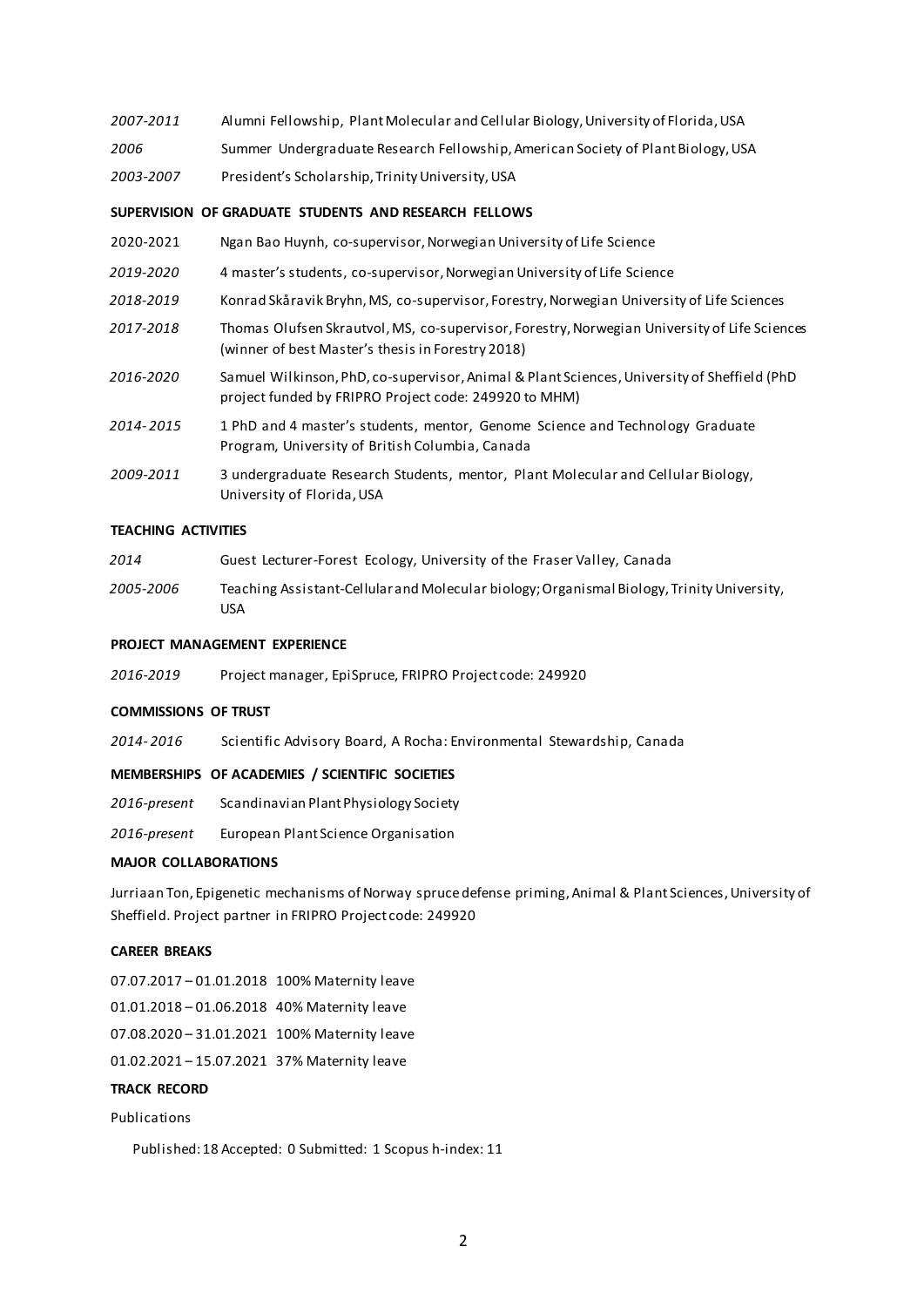- Wilkinson SW, Muench A, Wilson R, Hooshmand K, Henderson M, Moffat E, Stassen J, Sánchez AL, Fomsgaard I, Krokene P, Magerøy M, Ton J. (under review) Long-lasting memory of jasmonic aciddependent immunity requires DNA demethylation and ARGONAUTE1. *Nature plant*.
- Wilkinson SW, Vivian-Smith A, Krokene P, and **Mageroy MH**. (2021). The microRNA response associated with methyl jasmonate-induced resistance in Norway spruce bark. *Plant Gene* 27, 100301. (Scopus citations excluding self citations:0)
- Nybakken L, Fløistad IS, **Magerøy M**, Lomsdal M, Strålberg S, Krokene P, and Asplund J. (2021). Constitutive and inducible chemical defences in nursery-grown and naturally regenerated Norway spruce (*Picea abies*) plants. *For. Ecol. Manage*. 491, 119180. (0)
- De Kesel J, Conrath U, Flors V, Luna E, **Mageroy MH**, Mauch-Mani B, Pastor V, Pozo MJ, Pieterse CMJ, Ton J, and Kyndt T. (2021) The induced resistance lexicon: do's and don'ts. *Trends in Plant Science*. 26, 685- 691. (3)
- **Mageroy MH**, Wilkinson SW, Tengs T, Cross H, Almvik M, Pétriacq P, Vivian-Smith A, Zhao T, Fossdal CG and Krokene P. (2020). Molecular underpinnings of methyl jasmonate-induced resistance in Norway spruce. *Plant Cell and Environment*. 43, 1827–1843.(3)
- **Mageroy MH**, Christiansen E, Langström B, Borg-Karlson A-K, Solheim H, Björklund N, Schmidt A, Fossdal CG and Krokene P. (2020) Priming of inducible defenses protects Norway spruce against tree-killing bark beetles. *Plant Cell and Environment*, 43, 420-430.(10)
- Wilkinson SW, **Mageroy MH**, Sánchez AL, Smith LM, Furci L, Cotton TEA, Krokene P and Ton J. (2019) Surviving in a hostile world : plant strategies to resist pests and diseases. *Annual Review of Phytopathology*, 57. (17)
- Parent GJ, Méndez-Espinoza C, Giguère,I, **Mageroy MH**, Charest M, Bauce E, Bohlmann J, and MacKay JJ. (2019) Hydroxyacetophenone defenses in white spruce against spruce budworm. *Evolutionary Applications.* 13, 62–75. (3)
- Annacondia ML, **Mageroy MH**, and Martinez G. (2018) Stress response regulation by epigenetic mechanisms: changing of the guards. *Physiologia plantarum*. 162, 239-250.(22)
- Parent GJ, Giguère I, **Mageroy MH**, Bohlmann J and MacKay JJ. (2018) Evolution of the Biosynthesis of Two Hydroxyacetophenones in Plants. *Plant Cell and Environment*, 41, 620–629. (8)
- **Mageroy MH**, Jancsik S, Yuen MMS, Fischer M, Paetz C, Schneider B, MacKay JJ, and Bohlmann J (2017) A conifer UDP-sugar dependent glycosyltransferase contributes to acetophenone metabolism and defense against insects. *Plant Physiology* 175, 641-651. (7)
- **Mageroy MH**, Lachance D, Jancsik S, Parent GJ, Séguin A, MacKay JJ, and Bohlmann J (2017) *In vivo* function of *Pgßglu-1* in the release of acetophenones in white spruce. *PeerJ*, 5, e3535. (1)
- **Mageroy MH**, Parent GJ, Germanos G, Giguère I, Delvas N, Maaroufi H, Bauce É , Bohlmann J, MacKay JJ (2015) Expression of the beta-glucosidase gene Pgβglu-1 underpins natural resistance of white spruce against spruce budworm. *Plant Journal*, 81, 68-80. (24)
- Goulet C, **Mageroy MH**, Lam N, Floystad A, Tieman DM, Klee HJ (2012) The role of an esterase in flavor volatile variation within the tomato clade. *Proceedings of the National Academy of Science*, 109, 19009-19014.(44)
- Wang Y, Maruhnich SA, **Mageroy MH**, Justice JR, Folta KM (2012) Phototropin 1 and cryptochrome action in response to green light in combination with other wavelengths. *Planta*, 237, 225-237. (23)
- Tieman D, Bliss P, McIntyre LM, Blandon-Ubeda A, Bies D, Odabasi AZ, Rodríguez GR, van der Knaap E, Taylor MG, Goulet C, **Mageroy MH**, Snyder CJ, Colquhoun T, Moskowitz H, Clark DG, Sims C, Bartoshuk L, Klee HJ (2012) The chemical interactions underlying tomato flavor preferences. *Current Biology*, 22, 1035-1039. (164)
- **Mageroy MH**, Floystad A, Tieman DM,and Klee HJ (2011) A *Solanum lycopersicum* catechol-*O*methyltransferase involved in synthesis of the flavor molecule guaiacol. *Plant Journal*, 69, 1043– 1051. (53)